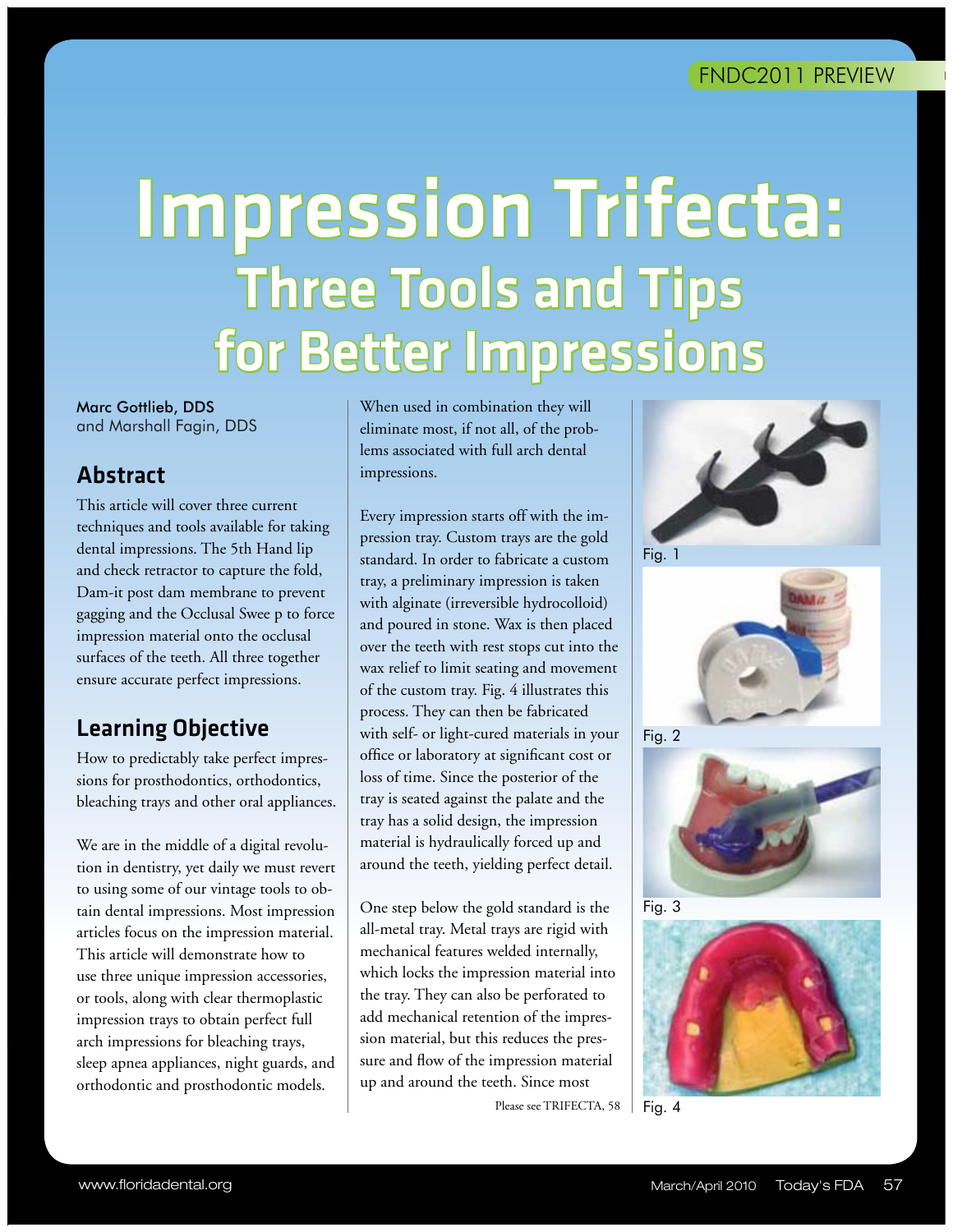







### TRIFECTA from 57

metal impression trays are solid and opaque, it is impossible to customize them to fit around lingual tori, buccal exostosis or malpositioned teeth. When brand new, they are shiny and impressive. Once cleaned and autoclaved they oxidize, turn dark and stain, and no longer looking sterile to the patient.

Today we live in a clean, disposable world and plastic impression trays have superseded the use of metal trays and, many times, custom trays. Using a clear disposable solid impression tray, as shown in Fig. 5, allow easy visualization of the underlying anatomy. Solid trays support the impression material and force the material apically. Solid trays work exceptionally well with polyether materials and rarely require an adhesive. Alginate and polyvinyl (PVS) requires an adhesive and perforations to lock the material inside the tray. Perforated versions are available from the manufacturer, or you can perforate the trays with a number eight round bur. With the extremely heavybodied PVS materials currently in use, the large perforations

found in the tray allows some hydraulic pressure relief when seated. All plastic trays can be manipulated with heat, just like dental compound, to create a custom tray. A Bunsen burner or butane torch will allow you to modify a specific section of the impression tray (Fig. 6). Wet your forefinger and thumb or use Sargeant pliers to bend the tray into any shape needed to clear the abnormality. Cool down the plastic with cold water or room temperature air and it has the same hardness as before. Try the tray back into the mouth, further customize the palatal section of the tray with wax , acrylic or heavy stiff bite PVS and your first step to a perfect impression is finished.

When restoring implants, the clear disposable plastic impression tray allows precision placement of holes over the implant copings and their abutment screws for accurate positioning with an open tray impression technique. This technique reduces the chance of misplacing the transfer copings back into the impression. It also eliminates distortion of the impression upon removal and makes it easier to remove the impression







58!!!!!Today's FDA!!!!!March/April 2011 www.floridadental.org





Fig. 10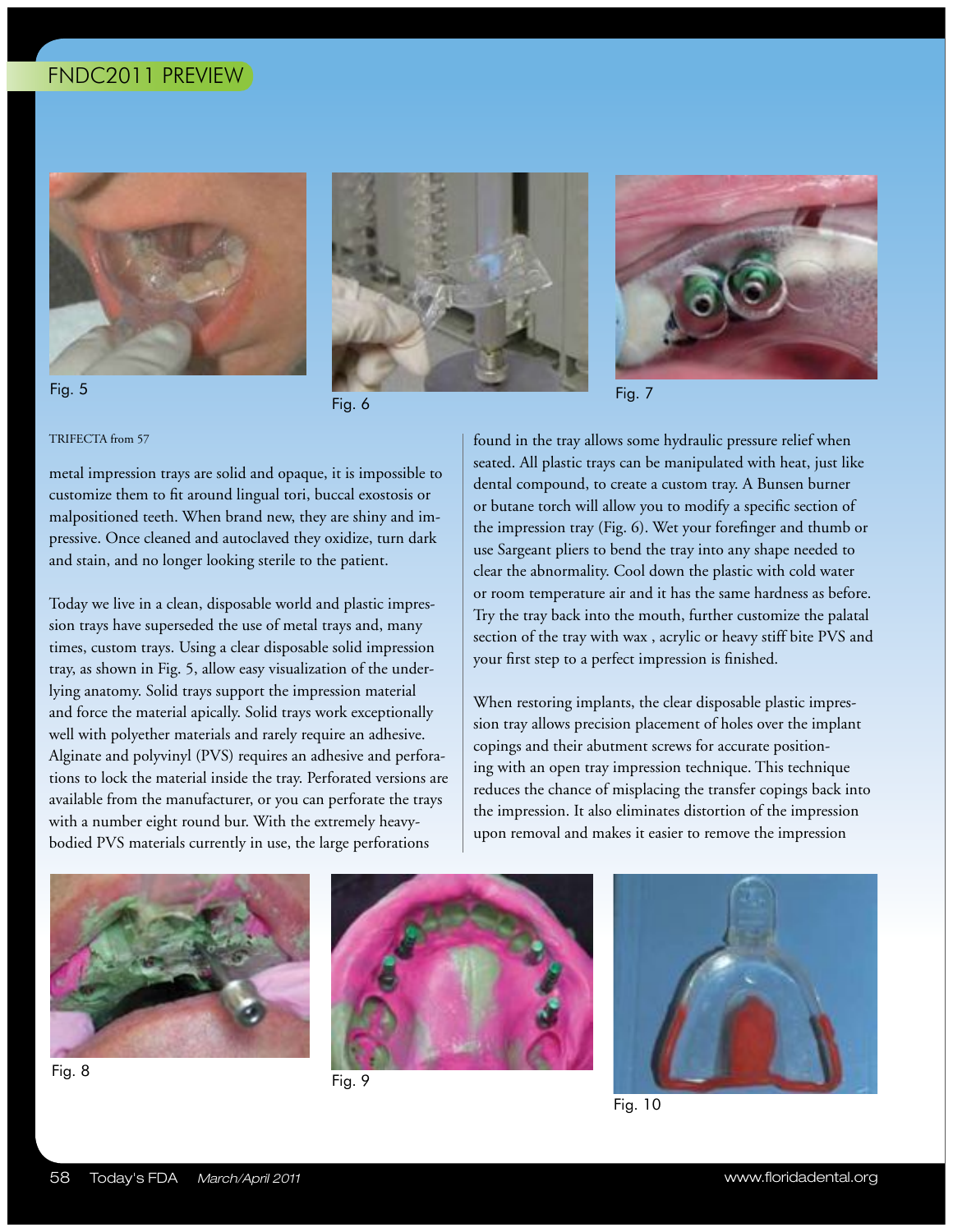





Fig. 13

from the mouth when the implants are not parallel. Fig. 7 demonstrates the marking of the holes and the placement of the holes to allow try-in of the impression tray. Once the tray is seated, the excess impression material is swept away to expose the screw heads. The exposed screws and final impression are shown in Figs. 8 and 9.

When using metal or plastic impression trays, the next step is to close off the back of the tray. All classes of impression materials at first flow like a liquid, but then gel into a solid state. Liquids will follow the path of least resistance. Upon seating a loaded impression tray into the mouth, the path of least resistance is the soft palate and the material tends to run or drip down the patient's throat. In an effort to slow down this cascade of material, many doctors will use a bead of wax. Fig. 10 demonstrates an impression tray with a wax post dam and palatal stop. This rim of wax creates a speed bump which rarely stops the flow of impression material.

Dam-it post dam membrane is a microporous membrane designed to form a fence, redirecting impression material up into the labial fold and hamular notch (Fig. 11). It has been proven clinically to be compatible with all impression materials. Place a strip of Dam-it membrane across the posterior of any tray. The weight of the material prevents it from imploding until seated. It is the same analogy to a swimming pool. Once filled with water, the walls remain upright until emptied. Dam-it's microporous design ensures that it becomes incorporated into alginate, polyether and polyvinyl impression materials. Figs. 12 and 13 illustrate the detail of the tuberosity region, along with the hamular notch. It eliminates the pulls and drags frequently found in this area of an impression and helps to better capture the distal of second and third molars.

Before taking an impression with any material, have the patient brush their teeth and rinse out their mouth. This removes the

Please see TRIFECTA, 60



Fig. 14 Fig. 15 Fig. 16



w.floridadental.org March/April 2011 Today's FDA 591 Today's FDA 591 Today's FDA 591 Today's FDA 591 Today's FD

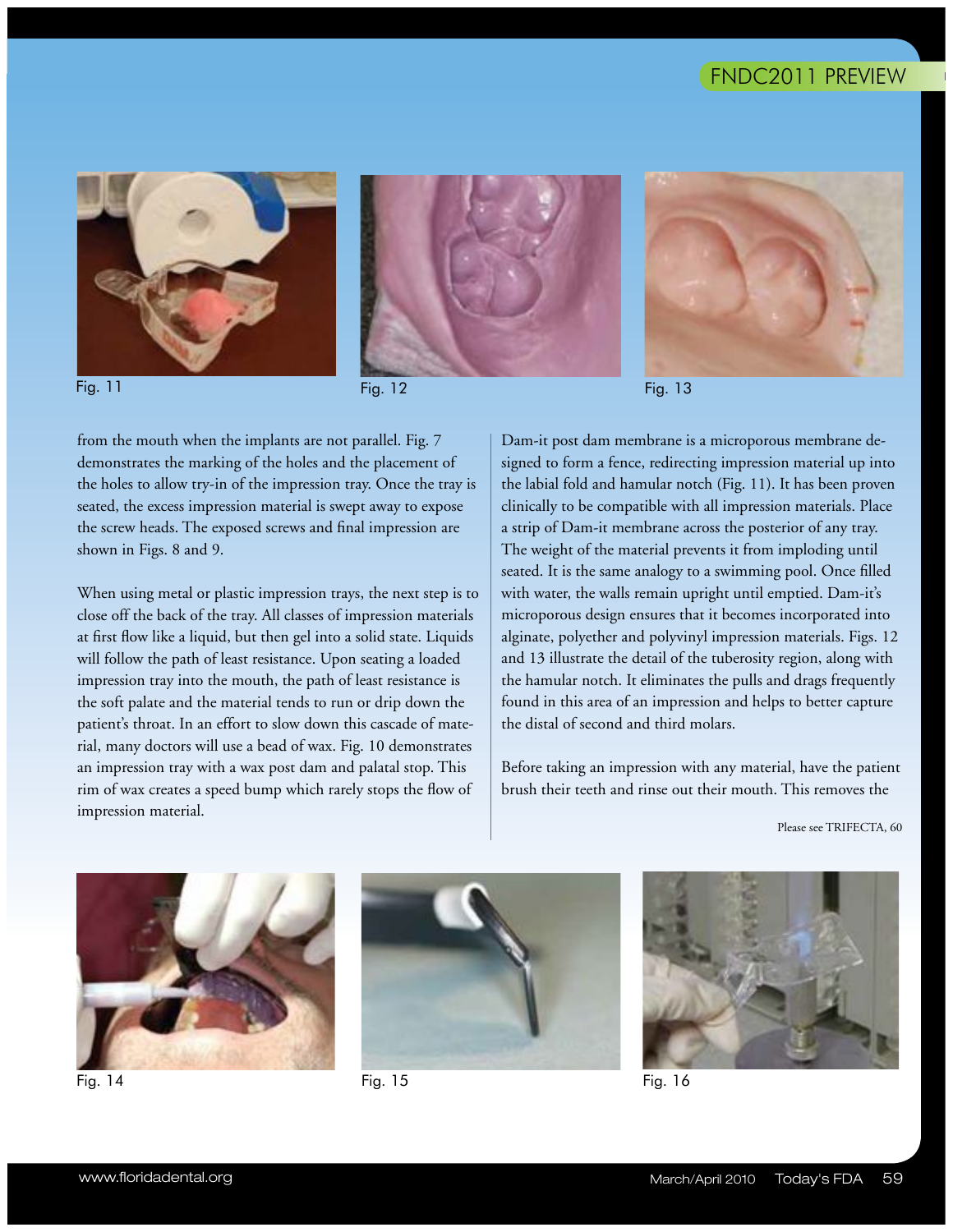

chance of debris remaining on the teeth. Once settled back in the chair, insert an appropriately-sized 5th Hand lip and cheek retractor (Fig. 14). This simple device provides better access to the oral cavity and, at the same time, prevents the patient from catching their upper lip on the impression tray. Bend the flaps in the posterior, as shown in Fig. 15, to conform to the plane of the cheek. These flaps were designed to hold dry angles in place and also cause ischemic compression of Stensen's Ducts blocking the flow of saliva. White foam pads are provided by the manufacturer to be placed on the periphery to provide a cushion against the alveolar ridge (Fig.16). When taking impressions requiring full detail of the labial fold, you can place material onto the retractor and then sandwich the loaded tray onto the retractor (Fig. 17). The 5th Hand retractor is then pulled

Fig. 17



TRIFECTA from 59 straight out, before the impression material sets. At this point, manipulate the upper lip and you have captured the labial fold (Figs. 18 and 19). This technique works with all materials.

> Another clinical tip is to create sides on all your triple tray impressions prior to loading the tray material on the tray (Fig. 20). This minor step supports the material and prevents the running or pulling away of the impression material (Fig. 21).

Many orthodontic and removable prosthetic impressions require a very detailed monophasic polyvinyl impression. The Occlusal Sweep (Fig. 22) is an inexpensive applicator that is placed over the standard dynamic mixing tip. Cut the sides of the nozzle on the sweep to form leaves or flaps that will redirect the impression material over the occlusal, buccal and lingual



Fig. 19



Fig. 20